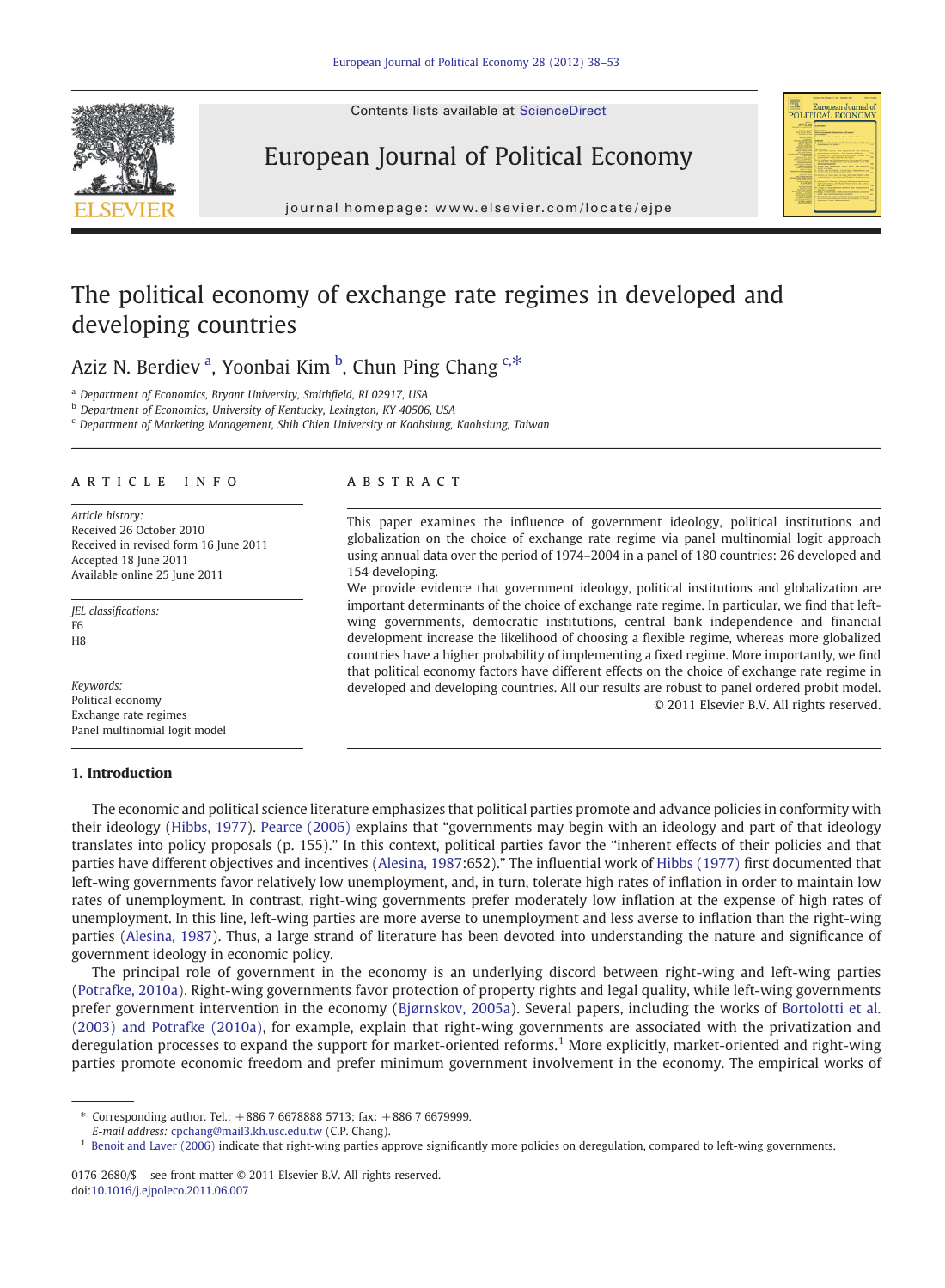[Duso \(2002\), Pitlik \(2008\), Bortolotti and Pinotti \(2008\), Bjørnskov and Potrafke \(2011\) and Potrafke \(2010a\)](#page--1-0) demonstrate that market-oriented and right-wing governments promote and advance privatization, liberalization and deregulation processes.

Recently, exchange rate regime determination has received noteworthy academic research and discussion. The type of exchange rate regime provides essential consequences for price stability, international trade and monetary policy [\(Frieden et al.,](#page--1-0) [2010](#page--1-0)). Thus, an extensive literature provides considerable evidence that government ideology influences the exchange rate policies. More precisely, government ideological differences across political parties create diverse attitudes in regards to policy, and, in turn, play a critically important role in determining the choice of exchange rate regime. For instance, when right-wing governments are assumed to favor low inflation, they may choose fixed exchange rate regime in order to create monetary stability; and, in turn, generate low rates of inflation ([Frieden and Stein, 2001; Broz and Frieden, 2001; Levy-Yeyati et al., 2010; Frieden et al.,](#page--1-0) [2010](#page--1-0)). In a similar notion, when left-wing governments are assumed to prefer relatively low unemployment and high output, they may favor the flexible exchange rate regime to manage independent monetary policy in order to achieve its macroeconomic objectives [\(Broz and Frieden, 2001; Frieden et al., 2010\)](#page--1-0).

In addition, the theoretical consideration of [Milesi-Ferretti \(1995\)](#page--1-0) illustrates that a right-wing government may abstain from choosing a fixed exchange rate regime with the intention of benefiting from inflationary reputation policies of the left-wing government. [Bodea \(2010\),](#page--1-0) who expands on the work of [Milesi-Ferretti \(1995\)](#page--1-0), suggests that right-wing governments are typically more inclined to realign fixed exchange rates. The fundamental argument is that market-oriented governments (rightwing) favor the fixed exchange rate regime in the choice of exchange rate system, while the intervened-oriented governments (left-wing) prefer a flexible exchange rate regime. Yet, [Klein and Schambaugh \(2010\)](#page--1-0) emphasize that the proposition that rightwing parties advance and promote the fixed exchange rate regime is not supported by many empirical studies, and, therefore, generated mixed results.

Despite the great deal of academic research and discussion, the influence of government ideology on exchange rate regime choice is not straightforward, and empirical studies often produce contradictory findings.<sup>2</sup> Earlier empirical literature has generated inconsistent results regarding the effect of ideology on the exchange rate regime, which we believe are obscured by the various econometric techniques, the choice of explanatory variables that impact exchange rate regime determination and further mitigating factors such as the linkage of exchange rate regime choice to other policies. Hence, the goal of the present paper is to examine the impact of government ideology, political institutions and globalization on the choice of exchange rate regime a country implements.

The present paper contributes to the existing literature on the effects of government ideology, political institutions and globalization on the choice of exchange rate regime along several dimensions. First, we ask, does government ideology influence the choice of exchange rate regime? A review of the literature suggests that governments prefer a fixed exchange rate regime to create monetary stability, which is generally associated with low rates of inflation ([Frieden and Stein, 2001; Broz and Frieden,](#page--1-0) [2001; Levy-Yeyati et al., 2010; Frieden et al., 2010](#page--1-0)). Alternatively, the foremost benefit of a flexible exchange rate regime is to allow the government to conduct independent monetary policy ([Broz and Frieden, 2001\)](#page--1-0). Given that policymakers have systematically different preferences regarding macroeconomic objectives and differ in their valuation of growth, employment and price stability, policymakers may choose the exchange rate regime that conforms to their political orientation. In the interest of robustness, we use three measures of government ideology in our empirical analysis. In particular, we follow the methodology in [Dreher et al. \(2010\) and Bjørnskov \(2005b, 2008\)](#page--1-0) by employing the national election results characterized in the [Beck et al. \(2001\)](#page--1-0) Database of Political Institutions, which classifies the three largest government parties according to whether they have a left-wing, centrist or right-wing ideological orientation.

Second, we examine the impact of political institutions, central bank independence and electoral motives on the type of exchange rate regime a country implements. While government ideology is one factor that can influence the choice of exchange rate policy, it may also be the case that political institutions impact the exchange rate regime determination.<sup>3</sup> For example, democratic institutions facilitate greater information and render credible signal about policy objectives to the public than nondemocracies ([Fearon, 1994; Broz, 2002](#page--1-0)). Perhaps not surprisingly, politicians in democratic institutions incur demands to employ more redistributive policies than politicians in authoritarian countries [\(Leblang, 1999\)](#page--1-0). As such, democratic institutions may implement a flexible exchange rate regime in order to allow the government to conduct monetary policy toward domestic stabilization purposes.

Further, the work of [Pissarides \(1980\)](#page--1-0) explains that governments may potentially strive to control the economy to make them a more "popular party." In a similar notion, [Bernhard and Leblang \(1999\)](#page--1-0) emphasize that policymakers are disinclined to relinquish any policy instruments that can facilitate them in gaining office. That is, policymakers may influence the exchange rate regime before the elections to facilitate output growth in order to increase their probability of reelection. Thus, prior to elections, policymakers may choose the flexible exchange rate regime to allow the government to conduct monetary policy to achieve employment growth to facilitate their likelihood of reelection. Nevertheless, a credible independent central bank predictably has the ability to oppose pressures from policymakers ([Klein and Schambaugh, 2010](#page--1-0)). That is, a high level of central bank independence considerably constrains the authority of policymakers to guide monetary policy for electoral intentions ([Clark et al.,](#page--1-0) [1998](#page--1-0)). The purpose for appointing monetary policy to a credible independent central bank is to eliminate political conflict over

<sup>2</sup> For a detailed literature review, see [Broz and Frieden \(2001\).](#page--1-0)

 $3\,$  We construct our discussion on democracies and nondemocracies in the analysis of domestic political institutions. A similar body of research has examined the effect of political strength on the choice of exchange rate regime [\(Frieden and Stein, 2001; Hossain, 2009; Levy-Yeyati et al., 2010](#page--1-0)).